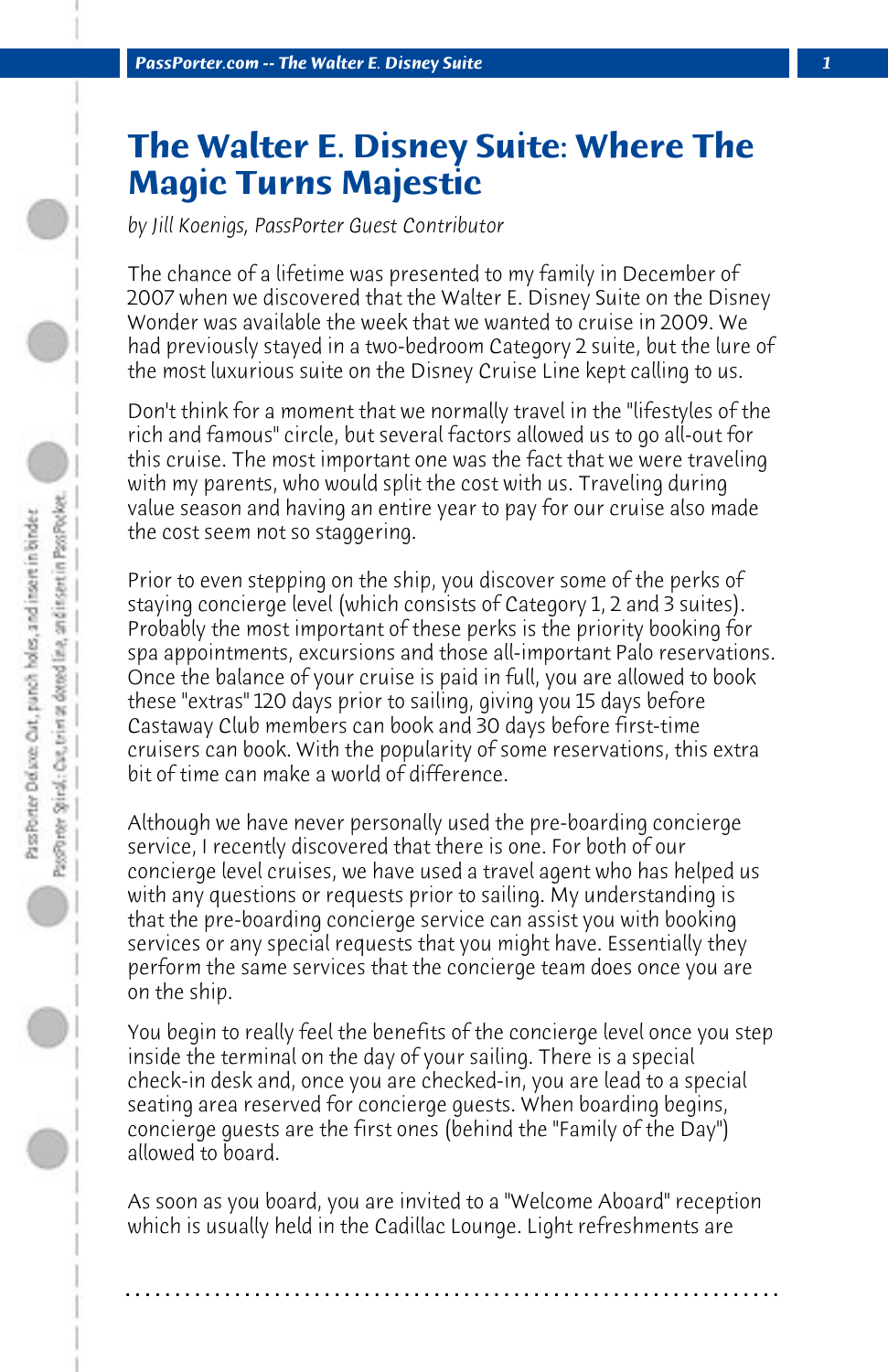served, but the true intention of this reception is for you to meet your concierge team, receive your itinerary and make any last minute requests. You also learn about further perks such as that concierge guests can order room service from the table service restaurants and your concierge team can call ahead to reserve a table for you at breakfast. After this brief meeting, you are welcome to leave your carry on bags there while you eat lunch and explore the ship until your suite is ready.

Speaking of suites, we were all just sitting on pins and needles waiting to finally open the door to the Walter E. Disney Suite. When we finally did, we were not disappointed. The first thing that you see when you open the door is the bright blue sky through a wall of windows. The sun was so brilliant in the suite that we almost needed sunglasses.

On the right side of the entryway is a side table with gorgeous fresh flowers, and to the left there is a half bathroom. Further down the entryway to the right is the door to the master suite and to the left is a butler's pantry where all of the life jackets are stored. We stored our luggage here also, but I'm really not sure what else you would use this area for except for additional clothes storage. The amount of storage space in this suite is truly amazing!

When you finally come in to the living area from the long entry way, you see a dining room to the left and a media room to the right. The living area has a large sofa and two lounge chairs, along with a wet bar and the largest TV in the stateroom. The dining room has a beautiful table with eight padded chairs, and the media room has two lounge chairs, another TV (hence the media), and a Murphy bed that can be pulled down each evening. Although the entire back of the suite is covered with windows, the only doors to the balcony are in the dining room and the media room. All of the "windows" in the living room may have actually been doors, but they were locked by a key and could not be opened.

From the media room, you can also reach the master suite. The bedroom is beautiful, but the true show stopper is the bathroom. To the left of the double sinks is a big Jacuzzi tub and to the right was a multi jet shower. As if that isn't enough, there's a hand-held hand dryer for your use and full size toiletries.

Also off the bedroom is the hallway that leads back to the main entryway. On either side of this hallway are two large closets. We could have literally packed every stitch of clothes that we own and not had problems with storage. Inside of one closet, two comfy robes and two pairs of equally comfy slippers can be found.

**. . . . . . . . . . . . . . . . . . . . . . . . . . . . . . . . . . . . . . . . . . . . . . . . . . . . . . . . . . . . . . . . . .**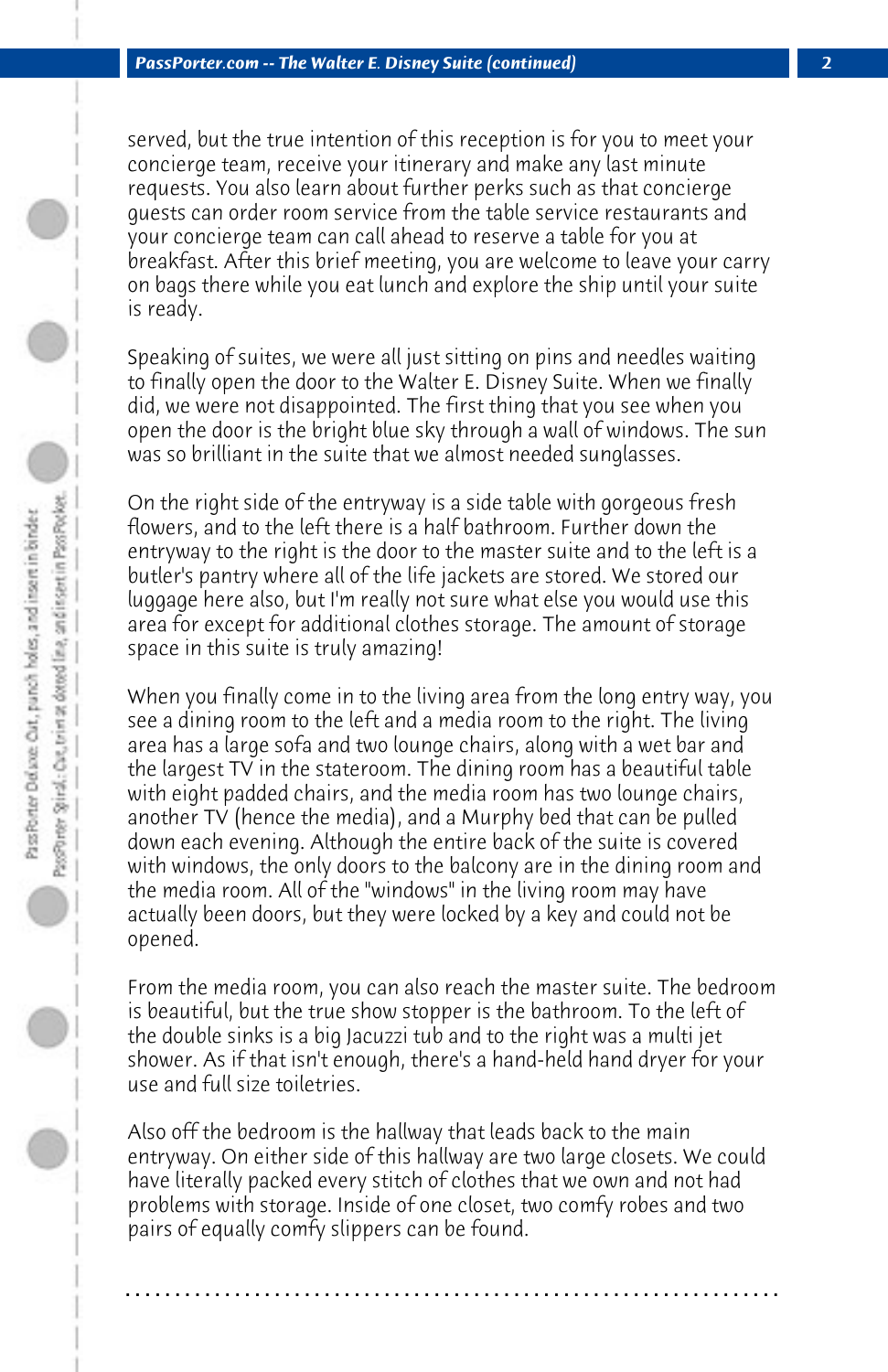Off of the dining room is the other bedroom. It has twin beds, which unfortunately can not be converted to a full size bed since the desk between the beds is bolted to the floor (my mom was unable to have my dad within hitting distance when he snored). This room is comparable in size to the master bedroom, and it also has a spacious walk-in closet in which hung two pint-size pink robes. Apparently the concierge team assumed that our daughters would be in this room. The en suite bathroom even had a Jacuzzi tub.

And finally the verandah! It was listed as a quadruple verandah and it is every bit of that. It's full of chairs and loungers and simply cries out for a party.

The most beautiful and eye catching feature in the suite, however, is the gorgeous blonde wood throughout. It just shimmers in the sunlight. The sleek and modern suite seems more like a Manhattan penthouse than a cruise ship stateroom, but the pictures of Walt Disney that were spotted around the suite added the perfect amount of Disney magic to the setting.

The dining room table already held a gift from the concierge team, a gorgeous tray of fruit that my family immediately began enjoying. Every day of our cruise we received some type of edible treat from the concierge team, whether it be cookies, desserts, or appetizers. We so looked forward to seeing what our guardian angels had left for us each day!

And guardian angels they were! After one of our daughters fell in the suite and ended up with a bloody nose, our concierge team sent her a Minnie Mouse and a card. When my husband had to miss our meal at Animator's Palette one evening to take a tired little girl back to the suite, a member of the team personally visited our table to let me know that every one was fine and that my husband had requested that I order him dinner. His food reached him in the suite before the rest of us ate our entrees in Animator's Palette.

We received phone calls or visits from them daily just checking on how we were doing or if we needed anything. They managed to be present without being intrusive, and you knew that you could depend on them for anything.

We were able to get to know them better when they hosted a "Pre-Dinner Cocktail Party" one evening. The venue was the deck behind Beach Blanket Buffet, which had a gorgeous view of Nassau and the Atlantis Resort. Heavy appetizers and complimentary cocktails were served and you had to constantly remind yourself that dinner was but

**. . . . . . . . . . . . . . . . . . . . . . . . . . . . . . . . . . . . . . . . . . . . . . . . . . . . . . . . . . . . . . . . . .**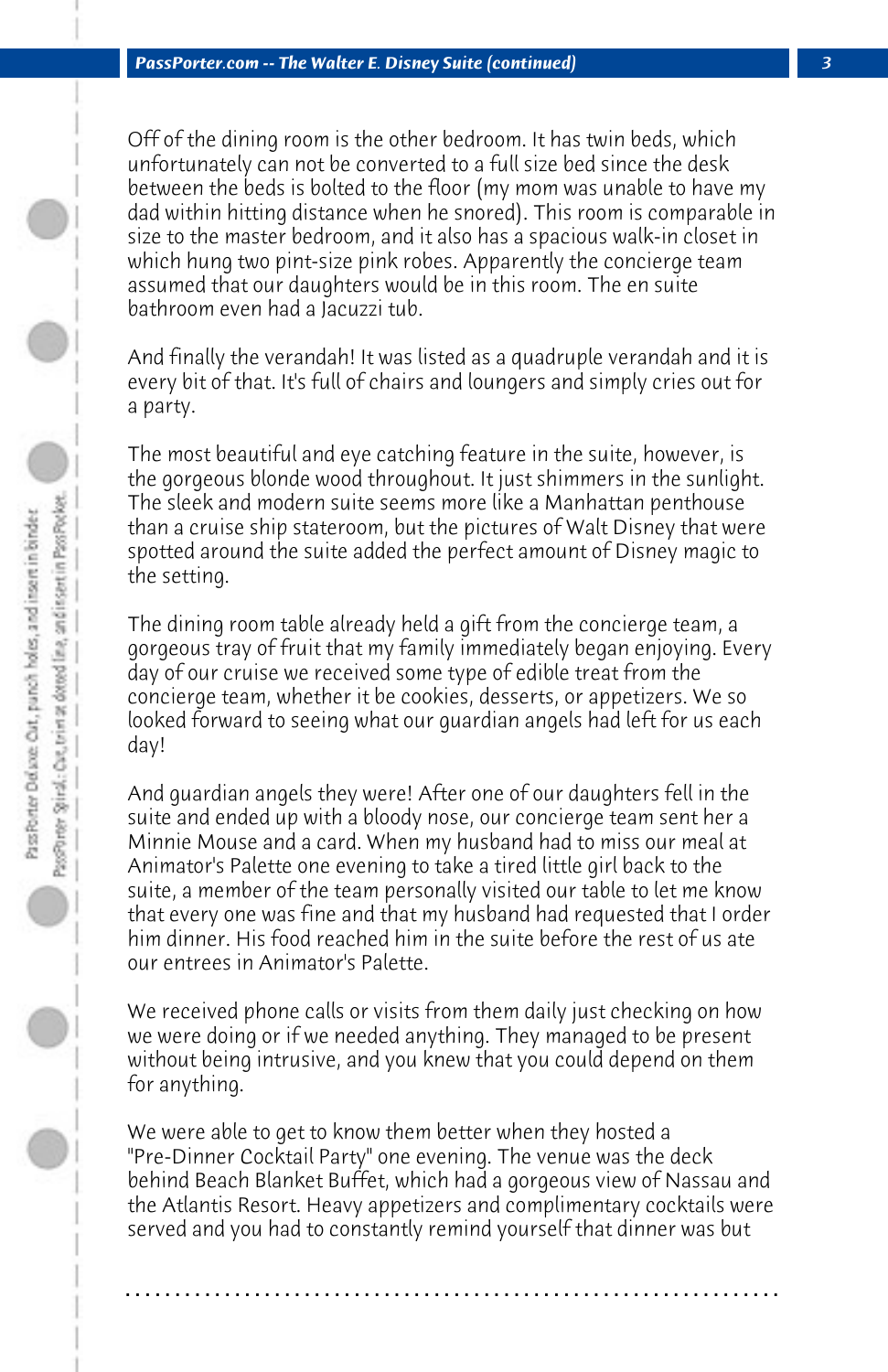an hour away. Members of the concierge team mingled amongst the guests and, here more than ever, you saw how much they truly love their jobs.

On our final night, our team presented us with a special lithograph to commemorate our magical four nights on this ship. From beginning to end, they sprinkled our stay in this suite with what seemed to be an unlimited amount of pixie dust.

The suite ... oh, the suite ... was gorgeous and spacious beyond our wildest dreams. As fate would have it, my mother was recovering from surgery and spent a good portion of her day resting on the living room sofa or a lounger on the balcony. Relaxing in luxury truly helped put her on the road to recovery.

Having so much space for four adults and two children was downright decadent, but we loved every second of it. If one of us needed a bit of alone time, we could escape to a bedroom, the media room, or the balcony. On the other hand, the times that we came together as a family could be done so in comfort around a big dining room table or a large living room.

In f[act, the suite is so spacious](http://www.passporterboards.com/) t[hat it has a do](http://www.passporter.com/news/news122707.htm#travel)or bell at the front door, which turned out to be the only less than perfect part of staying there. A few times we had what my husband referred to as a "ring and run," where someone rang the door bell but no one was at the door when we opened it. We discovered who the tricksters were one day when we surprised them coming out of the room. These young girls were way too guilty-looking and way too giggly for it not to have been them. With two little girls (future "ring and run" candidates) of our own, we could only laugh at their fun.

Staying in the Walter E. Disney Suite onboard the Disney Wonder is a memory that will last a lifetime. The beauty and luxuriousness of it was almost unreal, but you needn't look further than the name on the door to remember who brought you to this place and why.

*About The Author: Jill Koenigs is a previous contributor to PassPorter News with articles on* Hilton Head and New York City. Jill is a proud member of the PassPorter Message Board where she loves writing trip reports about her latest Walt Disney World vacation and exchanging advice with fellow Passporters. In her real life, she works in the Information Technology department of an insurance company and enjoys reading and cooking. She loves nothing more than being in her happy place with her husband, Thom, and their two daughters, Mary Devall and Maddie.

**. . . . . . . . . . . . . . . . . . . . . . . . . . . . . . . . . . . . . . . . . . . . . . . . . . . . . . . . . . . . . . . . . .**

 $\bigcirc$